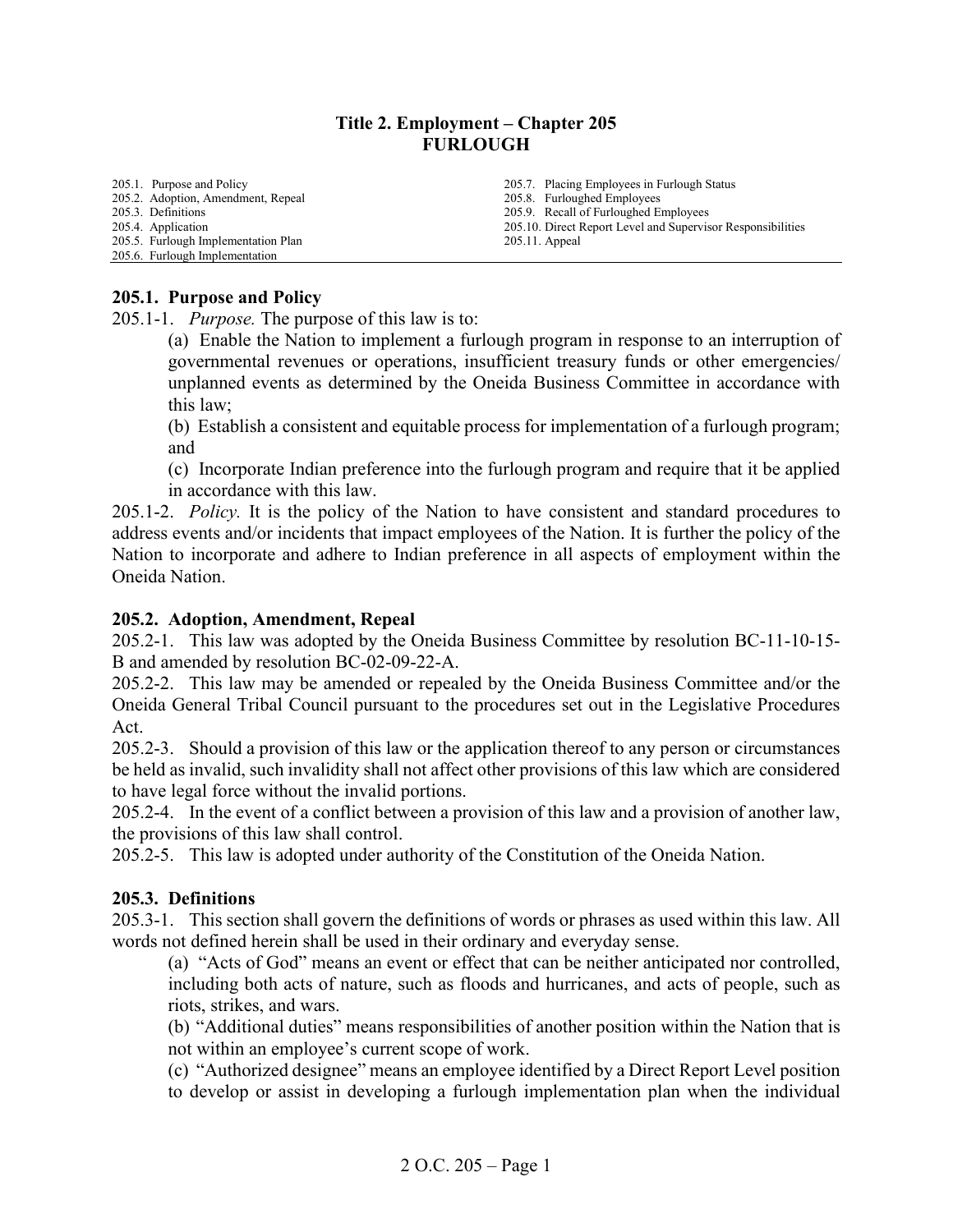employed in the Direct Report Level position is unavailable or requests such assistance from that employee.

(d) "Critical position" means a position of employment within the Nation that is crucial to governmental functions, including, but not limited to, health, safety, regulatory compliance and/or revenue generation.

(e) "Direct Report Level position" means a position of employment within the Nation that is the highest level in the chain of command under the Oneida Business Committee and is responsible for a department and/or division of the Nation.

(f) "Employee" means any individual employed by the Nation, including, but not limited to, employees of any program or enterprise of the Nation, political appointees, temporary employees, and employees on probationary status.

(g) "Furlough" means temporary, unpaid time off of work for a specified period of time.

(h) "Indian" means any person, other than an Oneida citizen, who is a citizen of a federally recognized Indian tribe, other than the Oneida Nation.

(i) "Indian preference" means preference for Indian people, regardless of tribal affiliation, in all aspects of employment, with Oneida citizens being afforded the highest levels of preference for purposes of this law.

(j) "Nation" means the Oneida Nation.

(k) "Oneida citizen" means those persons who are enrolled members of the Nation, eligible for enrollment in the Nation or documented first generation Oneida descendants.

(l) "Supervisor" means an employee of the Nation who directly oversees the work and performance of an employee on a daily basis.

(m)"Temporary employee" means an employee hired by the Nation for a short-term assignment and consists of the following classifications:

- (1) Emergency/Temporary;
- (2) Limited Term;
- (3) Seasonal;
- (4) Substitute/Relief;
- (5) Youth Worker; and
- (6) Student/Intern.

# **205.4. Application**

205.4-1. Unless otherwise stated herein, this law shall apply to all employees of the Nation and all employment decisions of the Nation that are governed, whether in whole or in part, by this law. 205.4-2. *Indian Preference.* It is the intent of this law, and the policy of the Nation, that no employee who is Indian shall be furloughed so long as an employee, within the same department/ division and position, who is non-Indian is still employed.

(a) Title VII of the Civil Rights Act of 1964 allows private and government employers on or near a Federal Trust Indian Reservation to exercise Indian preference in employment.

(b) The Indian Self Determination and Education Act affirms that any tribal employment or contract preference laws adopted by such tribe shall govern.

(c) In accordance with this section and subject to any express exceptions set forth herein, a furlough program shall be administered in a manner that affords preferential treatment to Oneida citizens and Indians in the following order, starting with those employees to be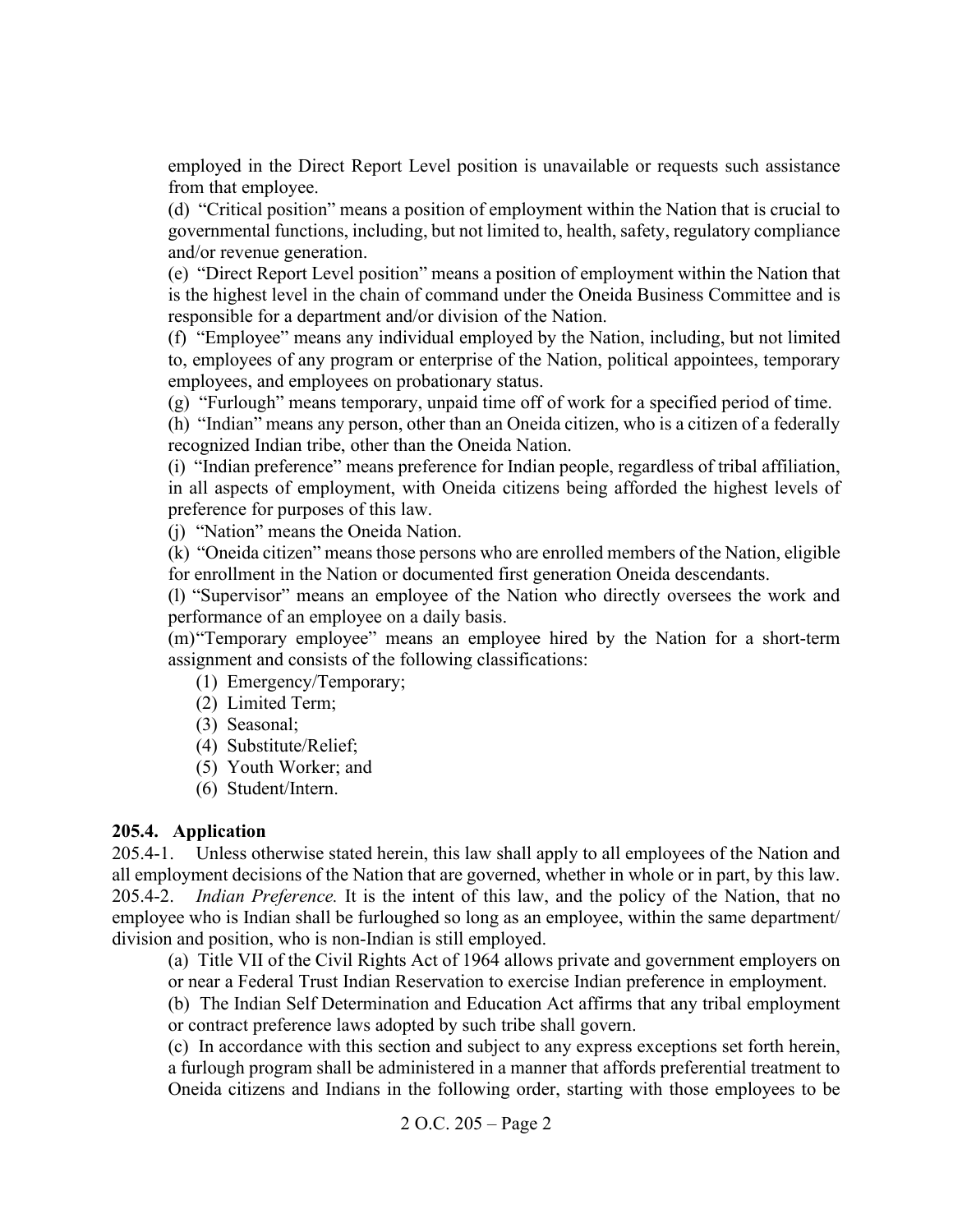given the highest level of preference when applying the provisions of this law:

- (1) Enrolled members of the Oneida Nation;
- (2) Oneida citizens eligible for enrollment in the Oneida Nation;
- (3) Documented first generation Oneida descendants;
- (4) Indians; and
- (5) Non-Indians.

205.4-3. *Equal Opportunity Employer*. Notwithstanding section 205.4-2, the Nation is an Equal Opportunity Employer that prohibits the application of this law and/or the implementation of a furlough program in a manner that discriminates based on race, color, religion, sex, pregnancy, age, national origin, citizenship status, veteran status, physical or mental disability, genetic information and/or any other basis protected by the anti-discrimination provisions of Title VII of the Civil Rights Act of 1964.

205.4-4. *Training on Indian Preference.* The Human Resources Department shall be responsible for introducing new employees of the Nation to the concept of Indian preference, as well as how it applies to the furlough programs set forth herein, during employee orientation. Such introduction shall include, at a minimum, coverage of the following topics:

(a) The history behind Indian preference, including the role that the Bureau of Indian Affairs ("BIA") had in its development;

(b) The Indian Self-Determination and Education Assistance Act of 1975, as well as the exception to Title VII of the Civil Rights Act of 1964; and

(c) Examples of how Indian preference would apply in the event of a furlough program when deciding which employees of the Nation would be placed in furlough status, as well as the order in which they would be recalled, using methods to include, but not be limited to, hypotheticals and charting.

205.4-5. *Prohibitions*. Any furlough program of the Nation that is initiated in accordance with this law shall not:

(a) Be used as a means to resolve performance-related problems, grievance issues or to take the place of disciplinary actions;

(b) Be administered or implemented in violation of this law or any other applicable laws/ policies of the Nation; and/or

(c) Be implemented in a manner that requires interdepartmental transfers when applying Indian preference to the processes set forth herein.

# **205.5. Furlough Implementation Plan**

205.5-1. *Implementation Plan.* Within a reasonable time after this law goes into effect, all Direct Report Level positions, or their authorized designees, shall submit a furlough implementation plan to the Human Resources Department for approval.

(a) The Human Resources Department shall create a standard template that Direct Report Level positions and/or authorized designees must use when developing their furlough implementation plan hereunder.

(1) The intent of the standard template shall be to elicit, in advance, information that will allow the Nation to implement a furlough program in as efficient and consistent a manner as possible under the circumstances, the information of which shall include, but not be limited to: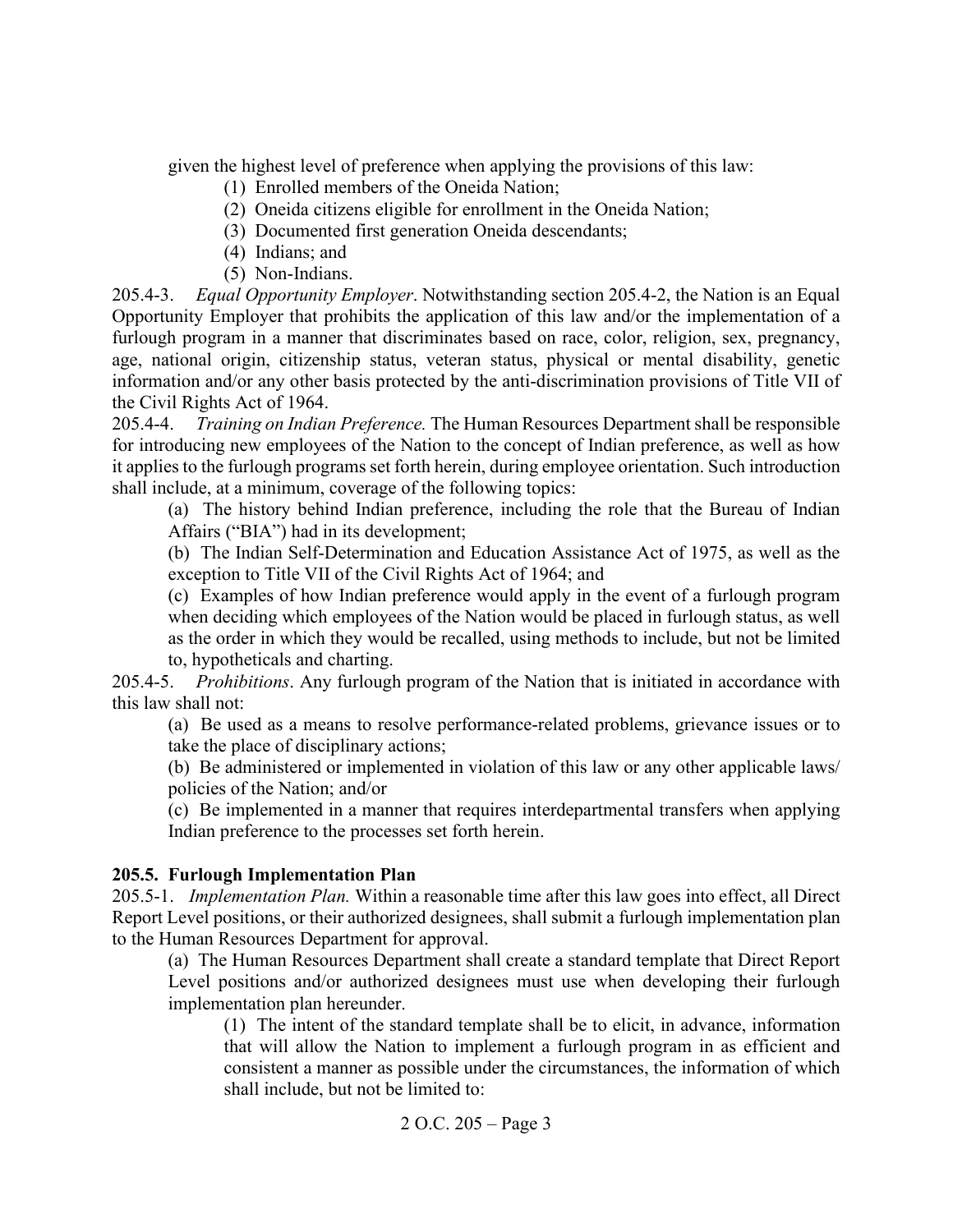(A) Which positions within their respective department or division may qualify as a critical position;

(B) Which employees within their respective department or division may qualify for Indian preference and the corresponding level of preference that would apply under section 205.4-2 of this law;

(C) Which positions and/or employees within their respective department or division may be exempt from the application of Indian preference and the basis for said exemption;

(D) Whether any employees within their respective department or division may be interested in volunteering to be placed in furlough status in the event a furlough program is implemented; and

(E) Whether any positions within their respective department or division are capable of being adjusted to promote Indian preference when deciding which employees to place in furlough status.

(2) The Human Resources Department shall submit its standard template to the Oneida Business Committee for approval by resolution prior to distributing it to the Direct Report Level positions and/or authorized designees for development in accordance herewith.

(b) The Human Resources Department shall create a Standard Operating Procedure which sets forth how a furlough implementation plan shall be processed under this law once the standard template is approved by the Oneida Business Committee, that shall, at a minimum, address the following:

(1) Distribution of the standard template to the Direct Report Level positions and/or their authorized designees;

(2) The process for Direct Report Level positions and/or authorized designees to follow upon receiving the standard template, including, but not limited to:

(A) How a furlough implementation plan shall be created using the standard template;

(B) How a furlough implementation plan shall be submitted to the Human Resources Department for approval; and

(C) The amount of time the Direct Report Level positions and/or their authorized designees have to submit their furlough implementation plans to the Human Resources Department upon receipt of the standard template.

(3) How the Human Resources Department will process furlough implementation plans for approval upon submission by the Direct Report Level positions and/or authorized designees; and

(4) How the Human Resources Department will notify the Direct Report Level positions and/or authorized designees of its decision to approve or reject their furlough implementation plan and, if rejected, the reason for the rejection and the process for resubmitting the furlough implementation plan for reconsideration.

(c) Copies of approved furlough implementation plans shall be retained by the Human Resources Department, as well as the Direct Report Level positions and/or authorized designees, consistent with governing law.

205.5-2. *Furlough Implementation Plan Updates.* The furlough implementation plan, as well as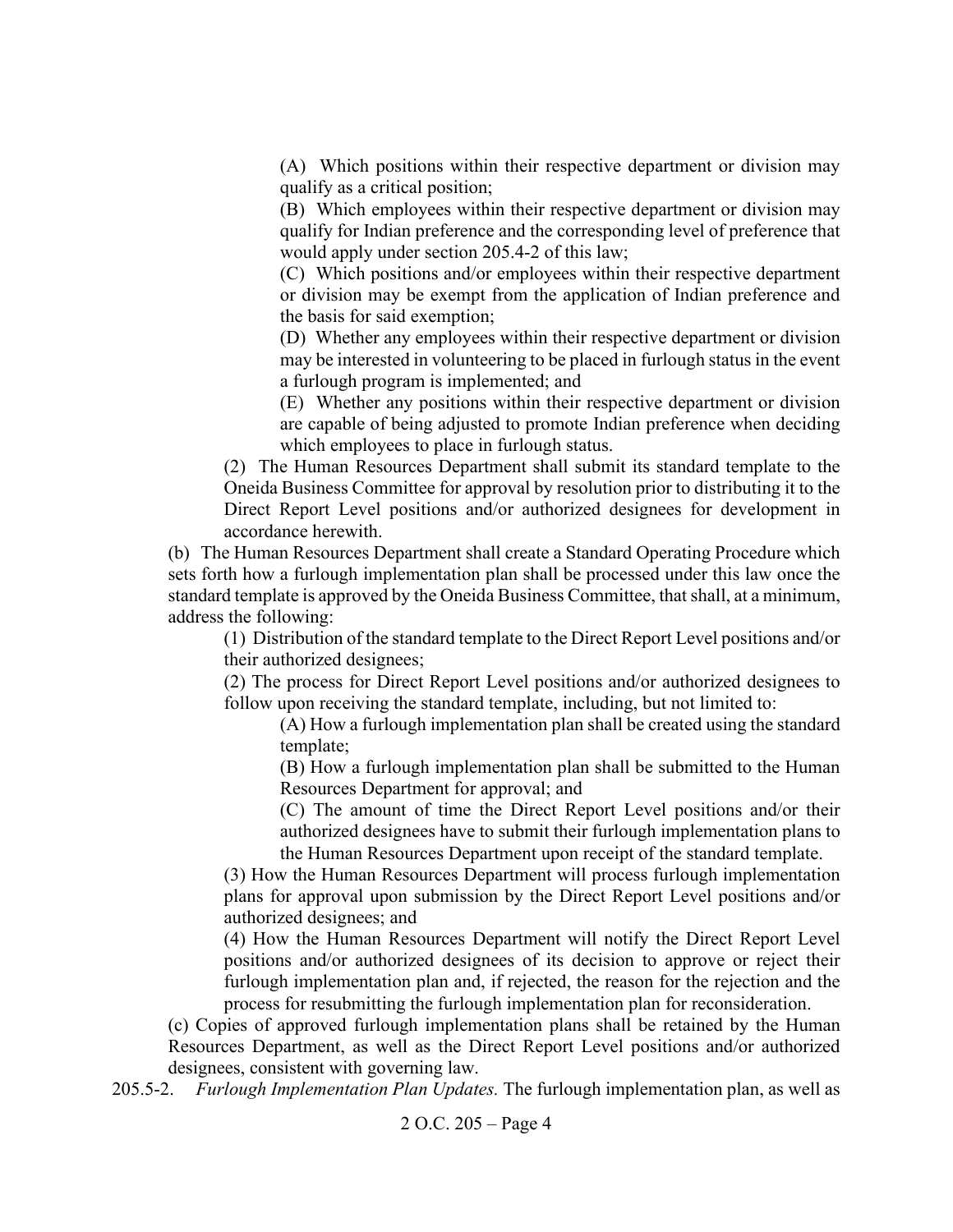the standard template upon which it is developed, shall be updated as follows:

(a) *Standard Template.* Within two (2) years of its initial approval by resolution and then every two (2) years thereafter, the Human Resources Department shall review its standard template to assess whether it should be updated to better advance the underlying goals/ policies of this section, as well as the law in general.

(1) Updates to the standard template must be approved by the Oneida Business Committee in accordance with section 205.5-1 of this law.

(b) *Implementation Plan.* Within two (2) years of initial approval by the Human Resources Department and then every (2) years thereafter, the Direct Report Level positions and/or authorized designees shall review their furlough implementation plan to assess whether it needs to be updated to account for any relevant changes within their department/division, including, but not limited to, changes in personnel, changes in positions and/or changes to any of the job descriptions attached to a position.

(1) Updates to a furlough implementation plan must be processed and approved in accordance with section 205.5-1 of this law, as well as the Standard Operating Procedure created by the Human Resources Department in accordance therewith.

(c) Nothing in this section shall be interpreted to prohibit an earlier review of the standard template or furlough implementation plan nor the number of times they are reviewed.

# <span id="page-4-0"></span>**205.6. Furlough Implementation**

205.6-1. *Alternatives to Furlough.* Prior to adopting a furlough resolution hereunder, the Oneida Business Committee shall consider whether any reasonable alternative options to implementation of a furlough program exist and, if so, exhaust the option or options in advance of implementation so long as the burden of doing so on the Nation as a whole does not outweigh the benefit to the employees who may be affected by the implementation of a furlough program.

205.6-2. *Furlough Resolution.* If the Oneida Business Committee has identified the need for a furlough program, a directive by resolution shall be given to the appropriate Direct Report Level positions, authorized designees, and any other individual or entity deemed necessary by the Oneida Business Committee.

(a) The resolution shall include the following:

(1) The basis for implementing the furlough program;

(2) Whether it is being implemented as an administrative or emergency furlough program;

(3) If feasible under the circumstances and to the extent of such feasibility so long as not less than is required under this law for the particular furlough program being implemented, the beginning and ending dates of the furlough program;

(4) If feasible under the circumstances and to the extent of such feasibility, which areas within the Nation will be subject to the furlough program and which positions, if any, are considered critical positions exempt from being placed in furlough status; and

(5) Whether an ad hoc committee will be established pursuant to this section to assist in the implementation of the furlough program.

(b) *Ad Hoc Committee.* The Oneida Business Committee may, in its discretion, establish an ad hoc committee to assist in the implementation of a furlough program by, among other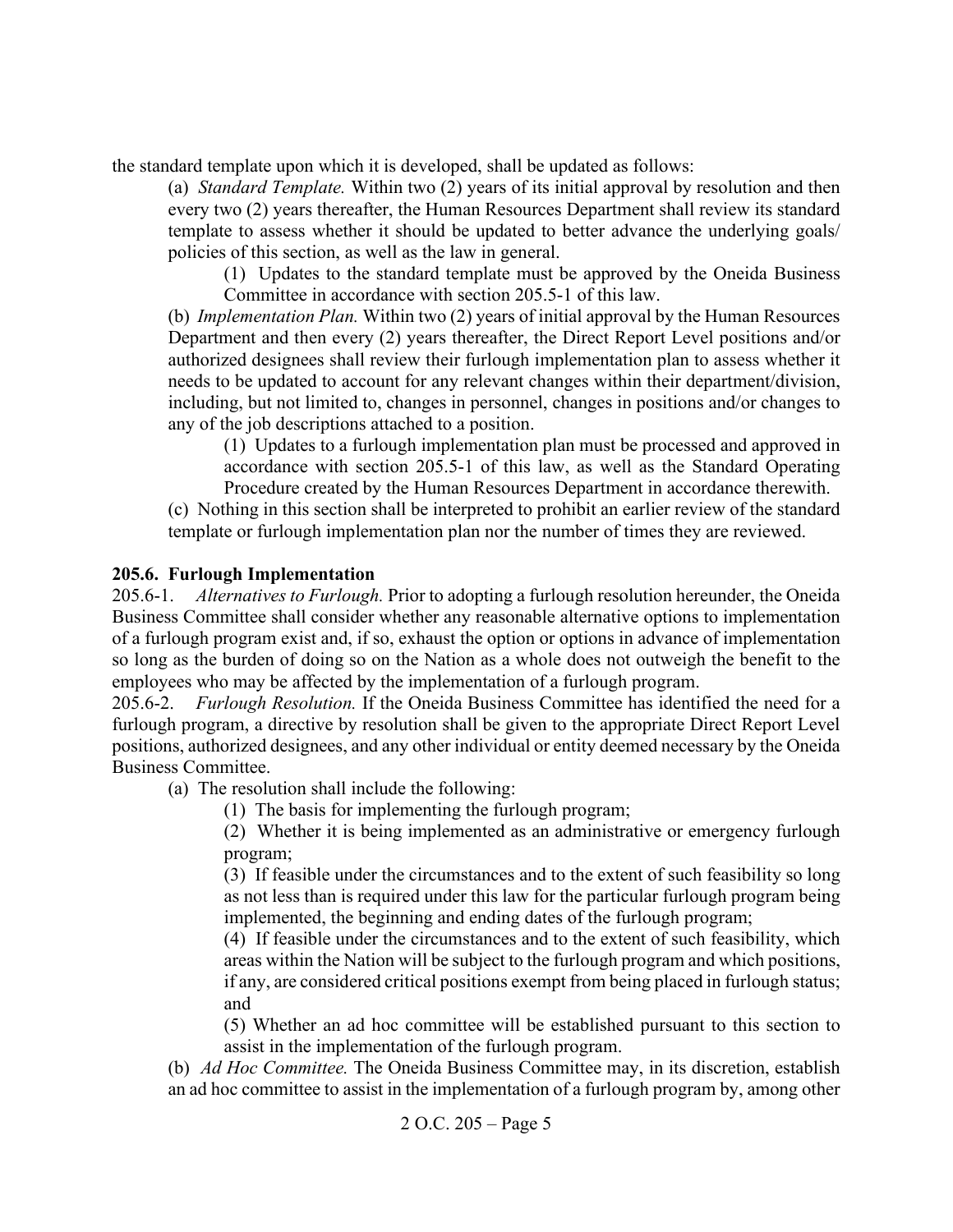actions, helping to identify which areas of the Nation should be subject to the furlough program and which positions, if any, should be deemed critical, when directed to by the Oneida Business Committee.

(1) The ad hoc committee shall be made up of employees of the Nation, identified by the Oneida Business Committee within the furlough resolution or through a subsequent resolution or motion, who possess an expertise commensurate with the type and severity of the event giving rise to the need for the implementation of a furlough program.

(2) The ad hoc committee shall meet as necessary and at the request of the Oneida Business Committee to carry out its responsibilities per the directive of the Oneida Business Committee and in a manner consistent with this law.

(3) The ad hoc committee shall not be subject to the Boards, Committees and Commissions law and employees shall not be entitled to stipends or any additional form of compensation for serving on an ad hoc committee established hereunder.

(4) The ad hoc committee shall dissolve upon conclusion of the furlough program for which it was established or on an early date as determined by the Oneida Business Committee, subject to the following:

(A) The ad hoc committee shall prepare, as well as present, a close-out report, in accordance with the Oneida Business Committee's directive; and

(B) The ad hoc committee shall forward all materials and records that were used and/or created to carry out its responsibilities hereunder to the Human Resources Department for storage/disposal in accordance with governing law.

205.6-3. *Furlough Programs.* A furlough program shall be characterized as either an emergency or an administrative program in the furlough resolution and then carried out in accordance with the portions of this section that apply to such characterization.

(a) *In General.* The following shall apply to all furlough programs implemented hereunder, regardless of their characterization.

(1) Notice of the implementation of a furlough program shall be provided to employees in writing and, along with information relevant to the furlough program being implemented, include the following:

(A) Fair warning regarding the employee's failure to respond to a notice of recall as set forth in section 205.9-2 of this law; and

(B) A directive that it is the responsibility of the employee to ensure that the Nation has his or her most current contact information.

(2) Written notice shall be sent to employees via the outlet(s) deemed most capable of reaching them in as efficient a manner as possible under the circumstances.

(A) In the event that the Nation develops a formal process to provide mass notifications to employees for events such as the implementation of a furlough program, such process shall be deemed the most capable outlet hereunder and used to provide written notice to employees for purposes hereof.

(b) *Emergency Furlough Program.* An emergency furlough program may be initiated by the Oneida Business Committee when in the best interest of the Nation due to Acts of God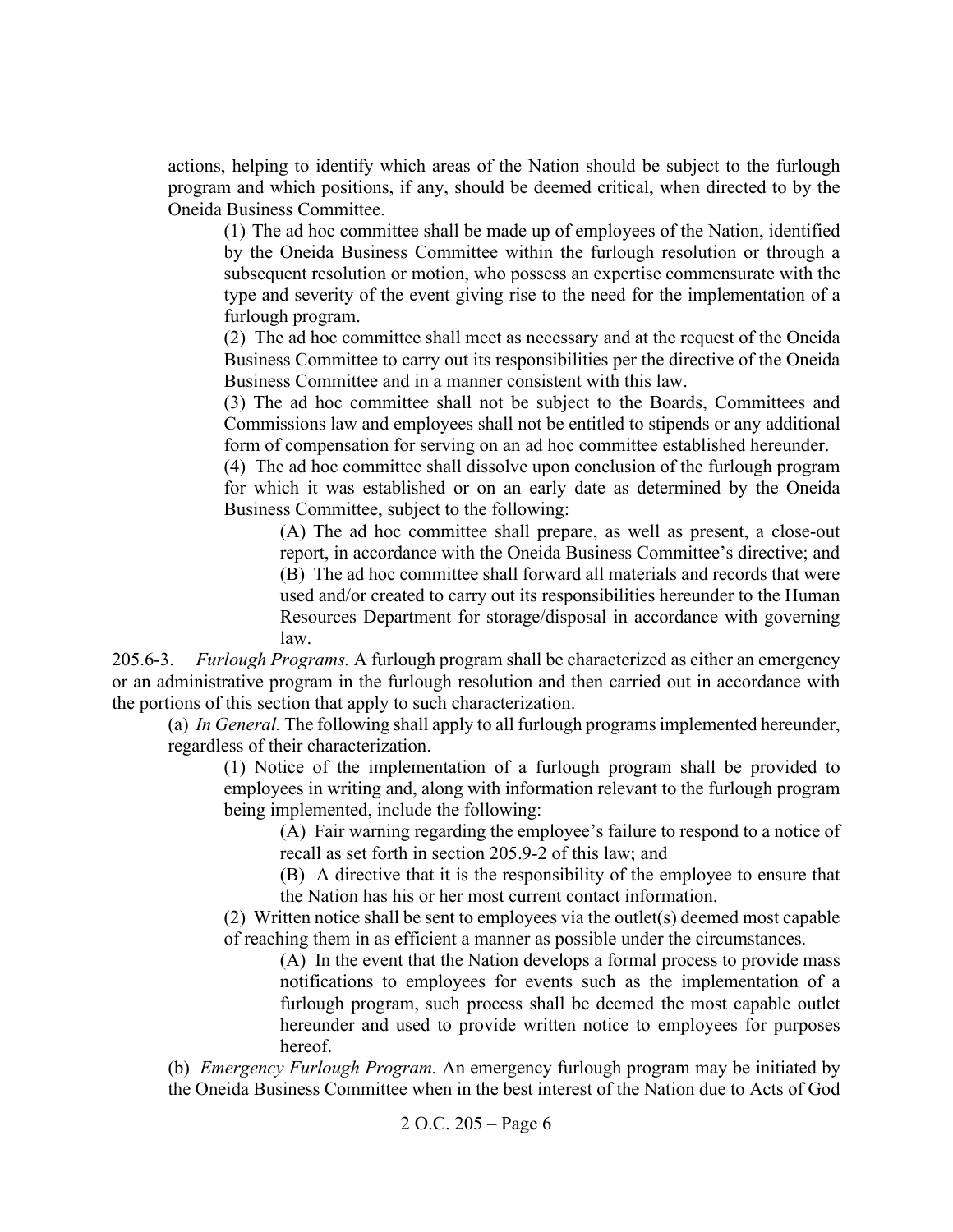that require immediate curtailment of activities within the organization.

(1) *Notice.* Employees shall be notified of the Oneida Business Committee's decision to implement an emergency furlough program as far in advance of the program's implementation date as is reasonably possible under the circumstances.

(A) If circumstances do not allow for the Oneida Business Committee to set a specific date upon which the emergency furlough program will end within the furlough resolution, notice of the anticipated end date shall be provided as soon thereafter as is reasonably possible, consistent with section 205.6-3 of this law.

(2) *Duration.* No emergency furlough program implemented hereunder shall last for longer than twenty-six (26) weeks from the date of implementation, unless extended by the Oneida Business Committee through a subsequent resolution.

(c) *Administrative Furlough Program.* An administrative furlough program may be initiated by the Oneida Business Committee in response to a foreseeable event that is likely to result in a temporary reduction in revenue/funding or some other organizational issue when the intent is to recall employees back to work once the event has subsided.

(1) *Notice.* Employees shall be notified of the Oneida Business Committee's decision to implement an administrative furlough program at least five (5) business days in advance of the program's implementation date.

(2) *Duration.* The beginning and ending dates of the administrative furlough program shall be specified within the furlough resolution.

(A) An administrative furlough program shall end on the date specified within the furlough resolution, unless revised or extended by the Oneida Business Committee through a subsequent resolution.

(B) Notice of a revised or extended end date for an administrative furlough program shall be provided as soon as reasonably possible in advance of the original end date, consistent with section 205.6-3 of this law.

(3) If the intent to bring employees back is not present or is improbable at the time employee reductions are deemed necessary, employees shall be selected for layoff, as opposed to placement in furlough status, consistent with the laws and policies of the Nation governing employee layoffs.

### **205.7. Placing Employees in Furlough Status**

205.7-1. This section shall govern the manner in which employees of the Nation are selected to be placed in furlough status following the adoption of a resolution triggering the implementation of a furlough program.

205.7-2. *Critical Positions.* Except as otherwise stated herein, employment positions identified as critical pursuant to this section of the law shall be exempt from placement into furlough status during the specific furlough program for which the position was deemed critical.

(a) Critical positions shall be identified by the Oneida Business Committee, or ad hoc committee upon the Oneida Business Committee's directive and subject to its approval, within the furlough resolution referenced in section 205.6-2 of this law or as soon thereafter as is reasonably possible under the circumstances in a subsequent resolution or motion.

(1) *Amendments.* The Oneida Business Committee, with assistance from the ad hoc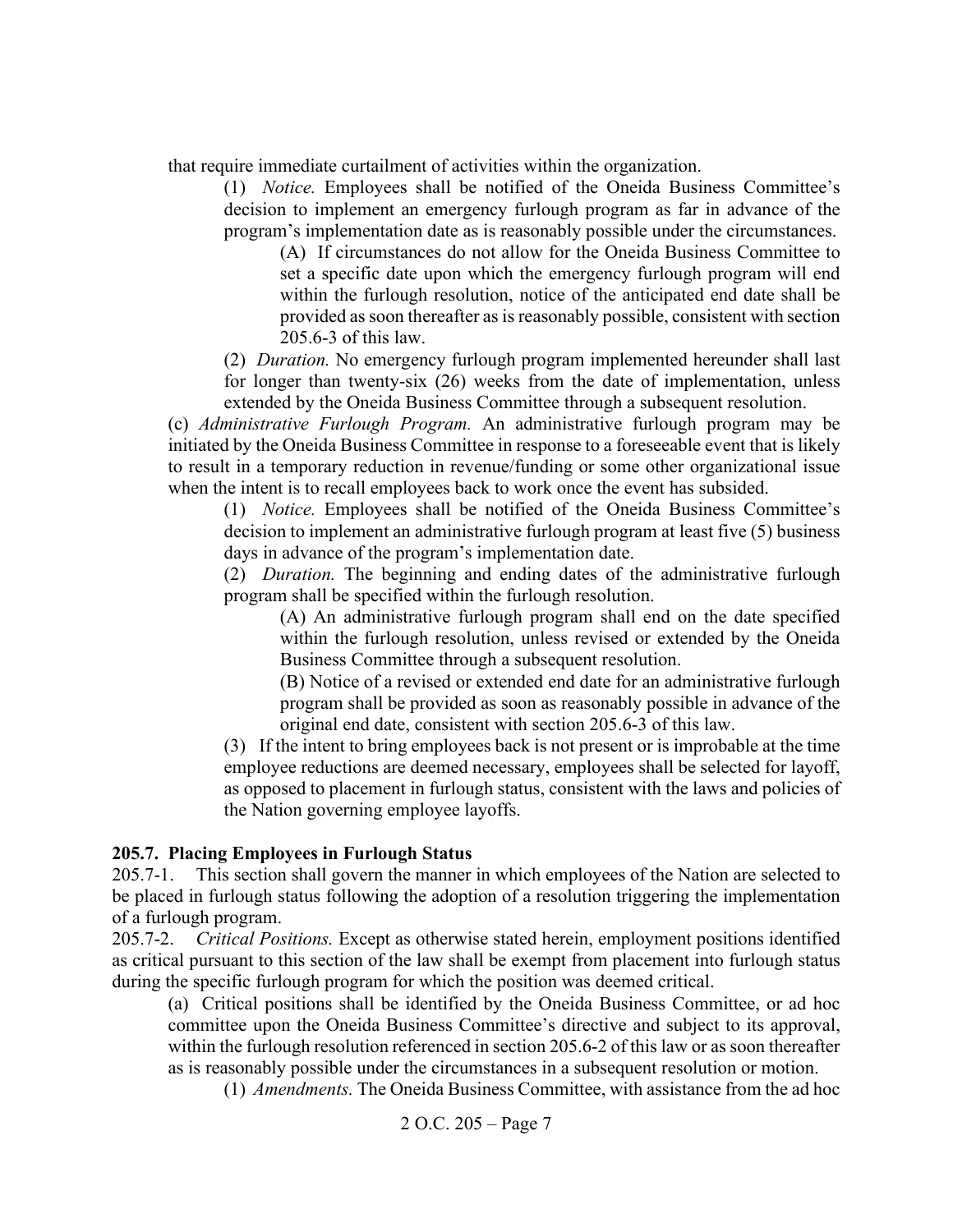committee if so requested, may amend the list of identified critical positions as it deems necessary under the circumstances.

(A) Direct Report Level positions or their authorized designees may submit requests for amendments to the list of identified critical positions under their direction to the Oneida Business Committee for consideration.

(b) *Exception.* The Oneida Business Committee may, when deemed necessary, direct that reductions be made to positions initially identified as critical under this section, through adoption of a subsequent resolution.

(1) Employees within the same critical position who become subject to a reduction hereunder, shall be placed in furlough status pursuant to the order of preference and priority established in section 205.7, and recalled back to work pursuant to the order of preference and priority established in section 205.9 of this law.

205.7-3. *Non-Critical Positions.* Directives from the Oneida Business Committee regarding employee furlough reductions, as set forth in the initial resolution or a subsequent resolution related thereto, shall be carried out by the Direct Report Level position/authorized designee of the affected department/division in a manner that furthers the policy behind Indian preference to the greatest extent possible without rendering the affected department/division inoperable or unable to reasonably conduct business.

(a) *Placing Employees in Furlough Status.* Unless otherwise stated herein, the following order shall be adhered to when placing non-critical position employees within the same department or division in furlough status.

(1) *Temporary Employees.* Temporary employees within a department or division shall be the first category of employees to be placed in furlough status.

(2) *Volunteer Employees.* Following the placement of temporary employees in furlough status, eligible employees who volunteer for said placement shall be the next category of employees to be placed in furlough status, subject to the following:

(A) Employees who volunteer to be placed in furlough status must sign a form, created by the Human Resources Department, confirming that:

(i) They volunteered to be placed in furlough status notwithstanding any preference or eligibility for retention that they may have;

(ii) Their decision to volunteer was not coerced or based on any promises of compensation or other consideration; and

(iii) They understand that they are not guaranteed a recall back to work and, as a result, could be terminated from their employment with the Nation.

(B) Once signed, the employee shall be provided with a copy for his or her records and the Human Resources Department shall retain the original copy in a manner consistent with the Nation's Open Records and Open Meetings law and/or any other applicable laws of the Nation.

(C) Employees who volunteer to be placed in furlough status shall retain the rights afforded under, as well as be subject to, the recall process set forth in section 205.9 of this law.

(3) *Indian Preference.* Absent an express exception and after application of subsections (1) and (2), above, when the remaining number of employees in the same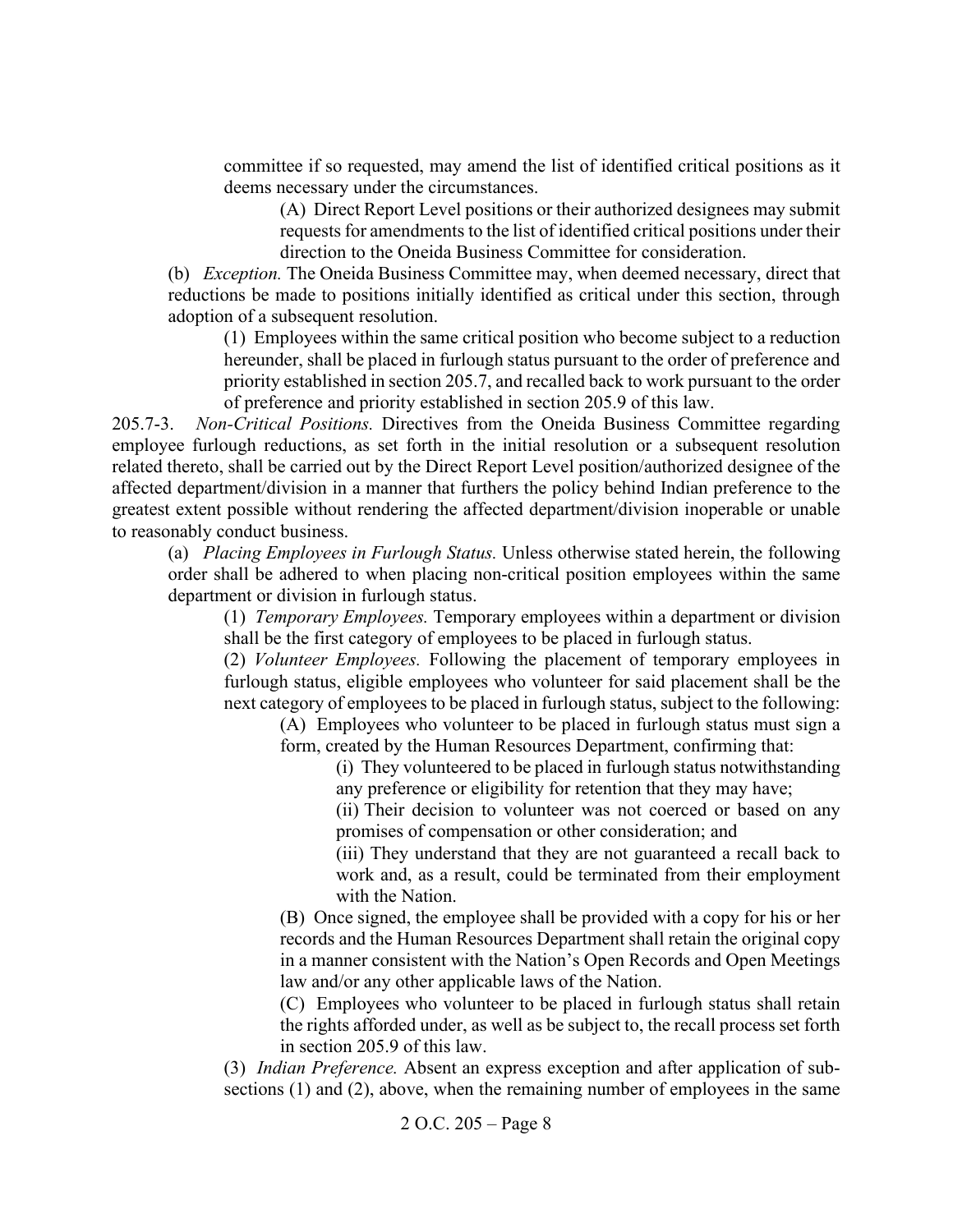position within a department or division exceeds the number of said employees to be placed in furlough status, the order of placement shall occur in the following order, beginning with the first category:

- (A) Non-Indians;
- (B) Indians;
- (C) Documented first generation Oneida descendants;
- (D) Oneida citizens eligible for enrollment in the Oneida Nation; and
- (E) Enrolled members of the Oneida Nation.

(i) *Exceptions for Grant Positions.* Employment positions within the Nation that are funded, in whole or part, by appropriations from outside of the Nation, which prohibit, as a condition of receiving said funds, the application of Indian preference in employment practices, shall be exempt from the requirements of section 205.7-3 of this law.

(ii) *Other Exceptions.* Where it would violate an applicable federal law, including any regulations related thereto, or the terms of an applicable loan, memorandum of understanding, contract or other agreement for which the Nation is a party, the requirements of section 205.7-3 shall not apply.

(4) *Other Priorities.* If, following application of Indian preference, employees subject to placement in furlough status within the same preference category still remain, priority shall be given to their retention in the following order, beginning with the first category:

(A) *Seniority.* Employees who have served the Nation as a regular status employee without a break in employment for the longest amount of time shall be afforded the highest level of retention priority.

(B) *Veteran Status.* If employees remain after applying the priority for seniority, employees with veteran status shall be afforded the next level of retention priority over the other employees who remain within the same preference category; and

(C) *Performance Evaluation.* If employees remain after applying the priority for veterans, employees with a more favorable performance evaluation shall be afforded retention priority over the employees with a less favorable performance evaluation who remain within the same preference category.

(i) The most current performance evaluation in existence on the date the Oneida Business Committee adopts the furlough resolution at issue shall be the evaluation that is used when assessing priority hereunder.

# **205.8. Furloughed Employees**

205.8-1. Employees shall not perform any work for the Nation when off of work due to being placed in furlough status, which includes, but is not limited to, responding to work-related e-mail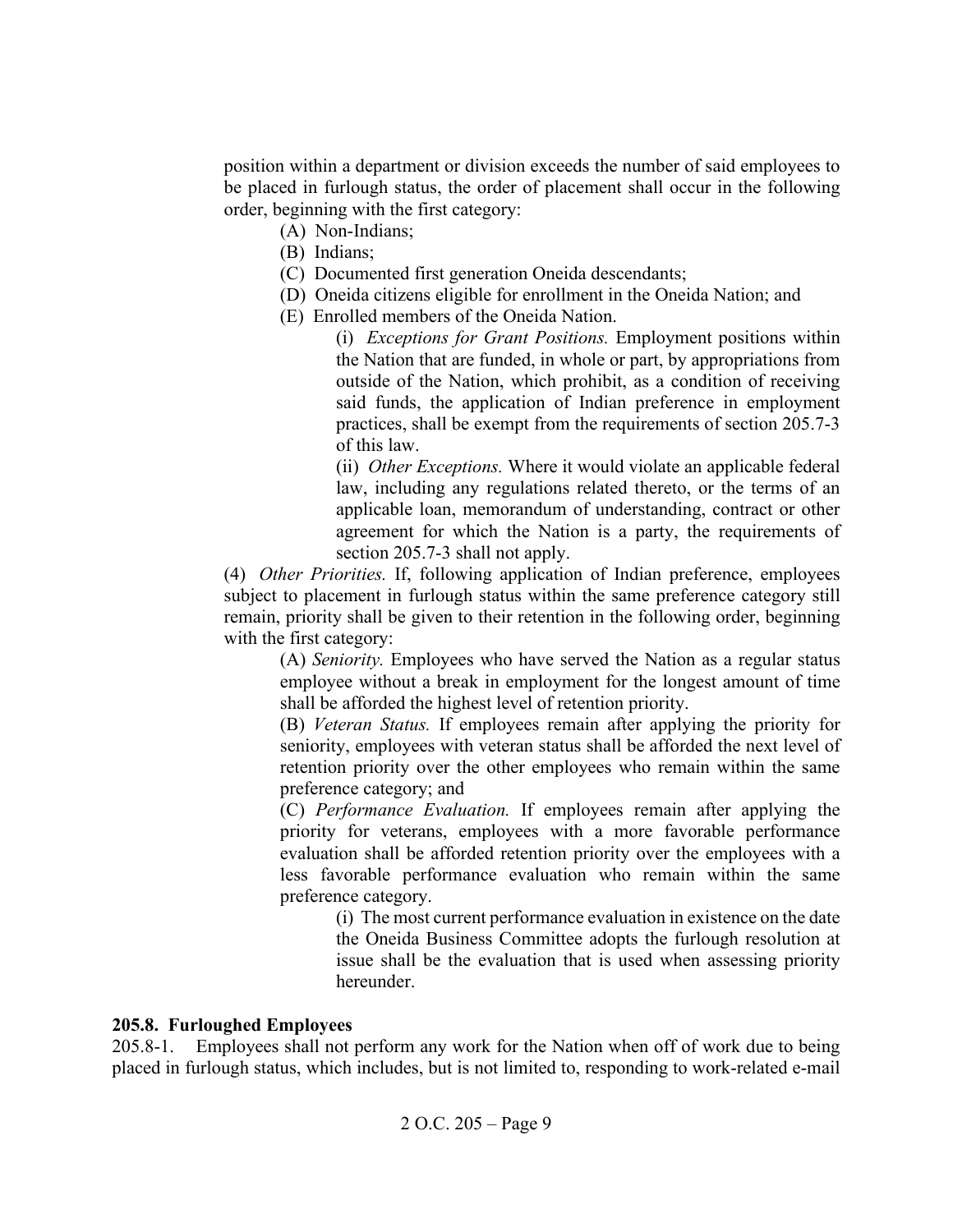and voicemail, as well as traveling on behalf of the Nation.

(a) Employees within the Nation's Gaming Operations who are placed in furlough status,

shall continue to adhere to the "*Who May Not Play Policy"* throughout the furlough period. 205.8-2. *Continuous Employment.* Being placed in furlough status shall not be considered a break in continuous service under the Nation's Personnel Policies and Procedures law or any other governing law of the Nation that contemplates continuous employment therein.

205.8-3. *Unemployment.* Employees placed in furlough status shall be responsible for contacting the State of Wisconsin Department of Workforce Development to determine if they qualify for unemployment insurance benefits.

(a) Eligibility for unemployment insurance benefits shall be determined by the State of Wisconsin.

205.8-4. *Benefits.* Employees placed in furlough status shall not use or accrue personal or vacation time for the time that they are off of work as a result of said placement.

(a) To the extent feasible and subject to the policy of insurance or contractual agreement governing the specific benefit at issue, employees placed in furlough status shall continue to receive other benefits for which they were entitled to before the implementation of the furlough program throughout the period of time in which the furlough program is in place.

205.8-5. *Overtime and Additional Duty Pay.* Unless otherwise approved by the Oneida Business Committee on a case-by-case basis, when a furlough program is implemented in a department or division, no employee in that department or division shall be eligible for:

(a) Overtime during the same pay period that another employee from the same department or division is placed in furlough status; or

(b) Additional duty pay for performing duties for other employees in his or her department or division who have been placed in furlough status.

205.8-6. *Back Pay.* Except as may be provided for in section 205.11 of this law, employees placed in furlough status shall not be eligible for back pay upon their return to work.

205.8-7. *Outside Employment.* Employees placed in furlough status shall be allowed to obtain outside employment while in furlough status but shall remain subject to the recall provisions of section 205.9 of this law.

(a) Employees who obtain outside employment shall continue to adhere to any existing policies of the Nation that govern their positions of employment with the Nation, including, but not limited to, employee confidentiality and social media use, while in furlough status.

### **205.9. Recall of Furloughed Employees**

205.9-1. The following shall be adhered to when deciding the order in which employees placed in furlough status are recalled back to work at the end of a furlough program.

(a) *Order for Employee Recall.* If every employee placed in furlough status is unable to be recalled back to work at the same time, or at all, the order of employee recall shall be as follows:

(1) *Indian Preference.* Indian preference shall be applied to the recall process in the following order, with the first category of employees receiving the greatest level of preference:

(A) Enrolled members of the Oneida Nation;

(B) Oneida citizens eligible for enrollment in the Oneida Nation;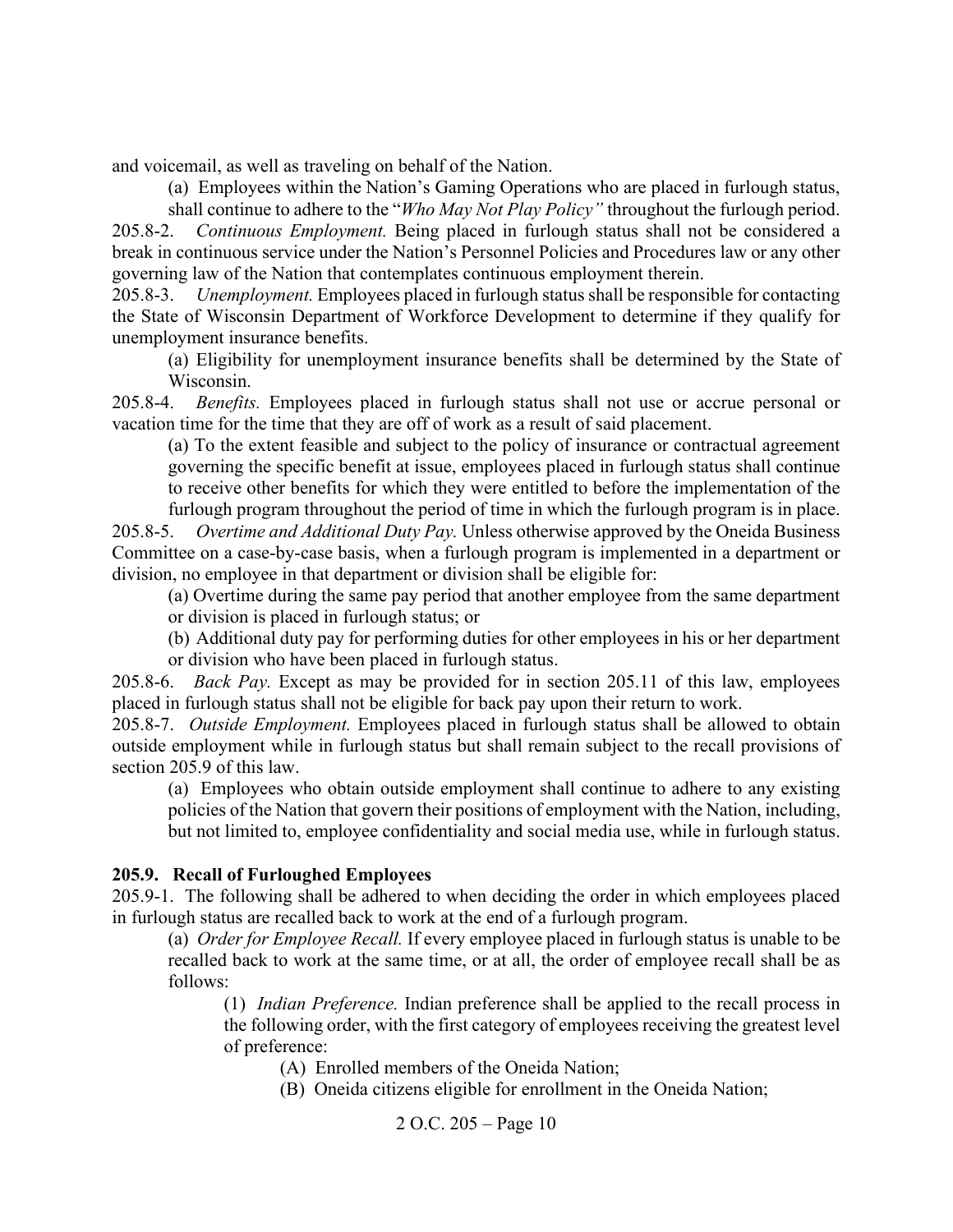- (C) Documented first generation Oneida descendants;
- (D) Indians; and
- (E) Non-Indians.

(2) *Other Priorities.* If, following application of Indian preference, employees subject to placement in furlough status within the same preference category still remain, priority shall be given to the recall of those remaining employees in the following order, beginning with the first category:

(A) *Seniority.* Employees who have served the Nation as a regular status employee without a break in employment for the longest amount of time shall be given recall priority first;

(B) *Veteran Status.* If employees remain after applying the priority for seniority, the remaining employees with veteran status shall be given recall priority over those with a more favorable performance evaluation; and

(C) *Performance Evaluation.* If employees remain after applying the priority for veterans, the remaining employees with a more favorable performance evaluation shall be given recall priority over those with a less favorable performance evaluation.

(i) The most current performance evaluation in existence on the date the Oneida Business Committee adopts the furlough resolution at issue shall be the evaluation that is used when assigning priority hereunder.

(b) *Volunteers.* Except as stated herein, employees who qualify for Indian preference and volunteered to be placed in furlough status shall retain said preference rights during the recall process, regardless of volunteering, and be recalled consistent therewith.

(1) A volunteer employee in the same Indian preference category as an employee, who did not volunteer to be placed in furlough status and has no other priority over the volunteer employee, shall be recalled before the non-volunteer employee.

205.9-2. *Notice of Recall and Responses.*

(a) Employees shall be provided with written notice of their recall from placement in furlough status, using a method that can accurately determine the date of the employee's receipt of said notice.

(1) Along with information relevant to the employee's recall back to work, the written notice of recall shall include the language of subsection (b), below, in its entirety.

(b) *Failure to Respond.* A failure to respond to the notice of recall, in the manner indicated, within ten (10) business days of the employee's receipt thereof shall be interpreted to mean that the employee does not intend to return on the date of his or her recall and treated as a resignation of employment by that employee per the governing laws and policies of the Nation.

205.9-3. *Separation in Lieu of Recall.* Employees placed in furlough status who are not recalled at the end of the furlough program shall be terminated from their employment with the Nation in accordance with the governing laws/policies of the Nation.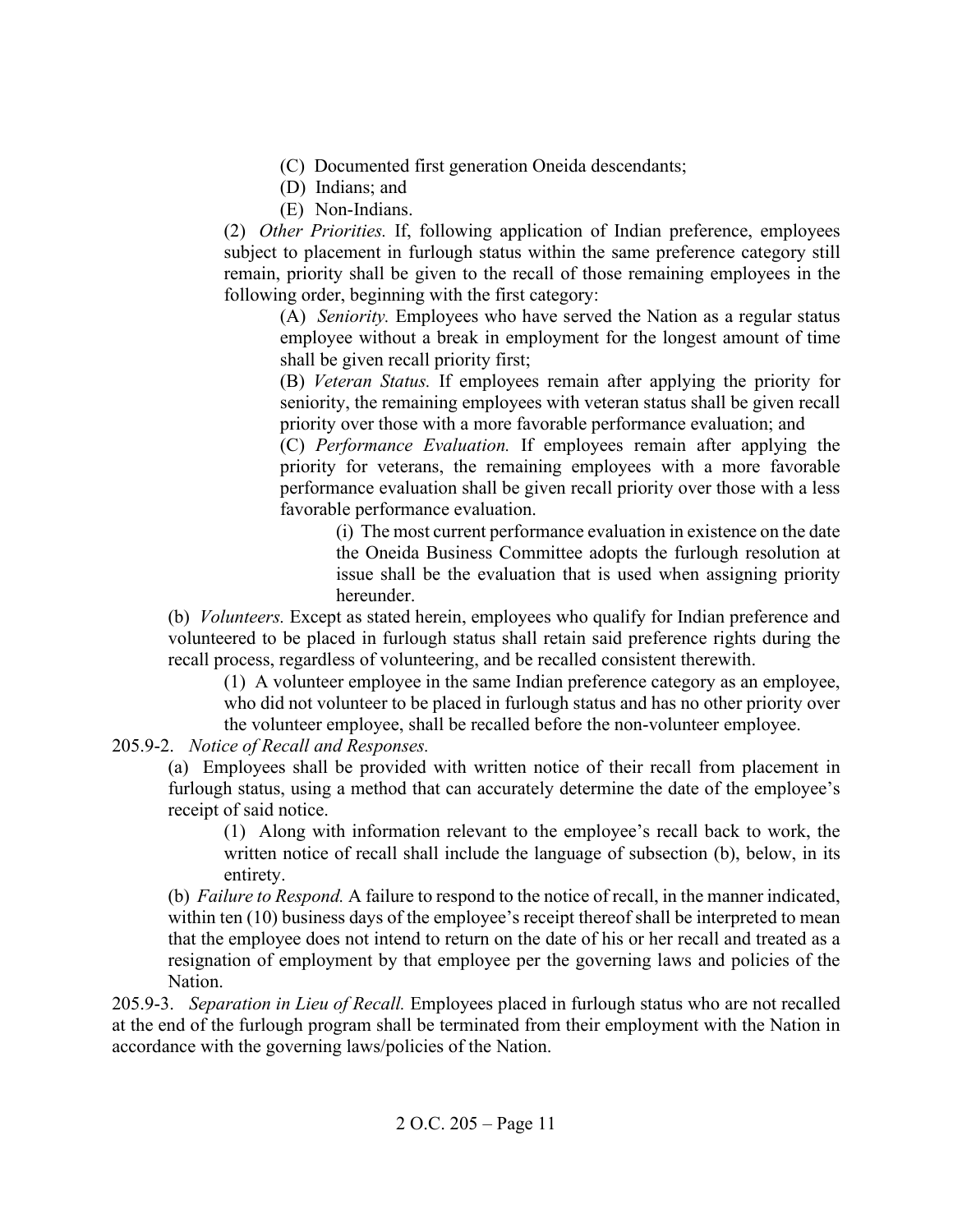### <span id="page-11-0"></span>**205.10. Responsibilities of Direct Report Level and Supervisor Positions**

205.10-1. *Generally.* Persons employed in Direct Report Level and supervisory positions with the Nation, along with any of their authorized designees, shall be responsible for familiarizing themselves with this law, including any policies or procedures promulgated thereunder.

(a) Within a reasonable time after this law goes into effect, and then every two (2) years thereafter, the Direct Report Level and supervisory positions, along with any of their authorized designees, who would be subject to one (1) or more of the responsibilities set forth within this law in the event of a furlough program implementation, shall be required to attend training on the application of this law, as well as the programs to be implemented hereunder.

(1) The Human Resources Department shall be responsible for the creation and administration of the training required herein.

(b) Failure to adhere to the requirements or processes set forth within this law may result

in disciplinary action or other consequences consistent with the Nation's employment laws. 205.10-2. *Direct Report Level Positions.* Upon the passage of a resolution directing a furlough be implemented, all Direct Report Level positions and/or authorized designees shall immediately carry out the directive consistent with the resolution; this law, including the Standard Operating Procedure created by the Human Resources Department in accordance therewith; and the furlough implementation plan that was approved for their respective department or division.

205.10-3. *Supervisor Responsibilities.* Upon directive from the appropriate Direct Report Level positions and/or authorized designees, supervisors shall be responsible to provide notice to those employees within their respective department or division as required under section 205.6-3 of this law and provide copies of such notice to the Human Resources Department to maintain in accordance with governing law.

(a) Supervisors shall ensure that job descriptions within their respective departments or divisions are accurately maintained and up-to-date.

### <span id="page-11-1"></span>**205.11. Appeal**

205.11-1. An employee who has been placed in furlough status under this law may only appeal said placement if based on a claim that it occurred in violation of this law.

(a) A written appeal must be submitted to the Direct Report Level position and/or authorized designee within ten (10) business days of the employees receipt of the notice under section 205.6 of this law.

(b) The burden for showing that the employee was placed in furlough status in violation of this law is on the employee appealing the placement.

(c) The Direct Report Level position and/or authorized designee may make a decision based on the written appeal alone.

(1) The Direct Report Level position and/or authorized designee shall provide a written decision on the matter to the employee and the employee's supervisor within ten (10) business days of receiving the written appeal unless for good cause an extension is necessary.

(2) This decision is final and cannot be appealed.

205.11-2. An employee who has been placed in furlough status does not have any other right to appeal a furlough decision under any law, policy or the personnel grievance process of the Nation.